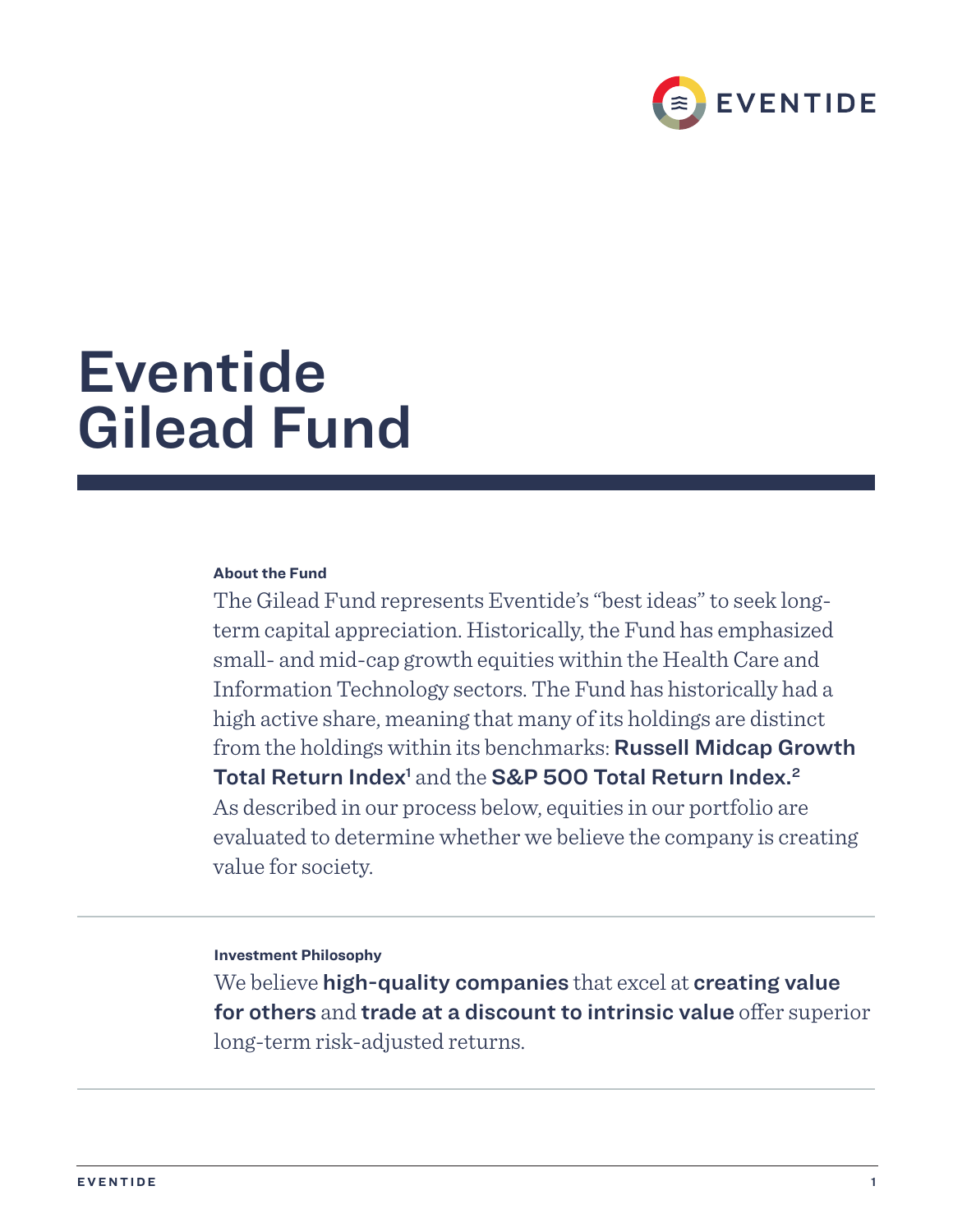# **Process**

## **1. Idea generation: Narrowing the macro universe**

- a. Our investment process begins with understanding the big picture of asset classes and sectors. While Eventide generally identifies as a bottom-up fundamental manager, we understand the importance of macro factors and how these factors impact the performance of asset classes and sectors. Since the Gilead Fund seeks long-term capital appreciation, the portfolio manager and analysts pay particular attention to asset classes and sectors that they believe have the ability to experience long-term growth with the possible risk of higher short-term volatility.
- b. After we develop views of asset classes and sectors, we seek to **discern attractive long**term secular investment themes. We believe themes to be powerful drivers of long-term performance. The term "theme" is broad and can refer to a number of ways to categorize investment opportunities, but we see thematic investing as a way to identify what we believe to be current and future tailwinds. We then narrow our investment universe to those trends that we believe will have the most traction in the market over the next 1, 5, and 10 years. At Eventide, we focus on secular themes that we believe also promote a context conducive for human flourishing. Below are some examples of these themes.



*These are representative examples of themes in the Eventide Gilead Fund*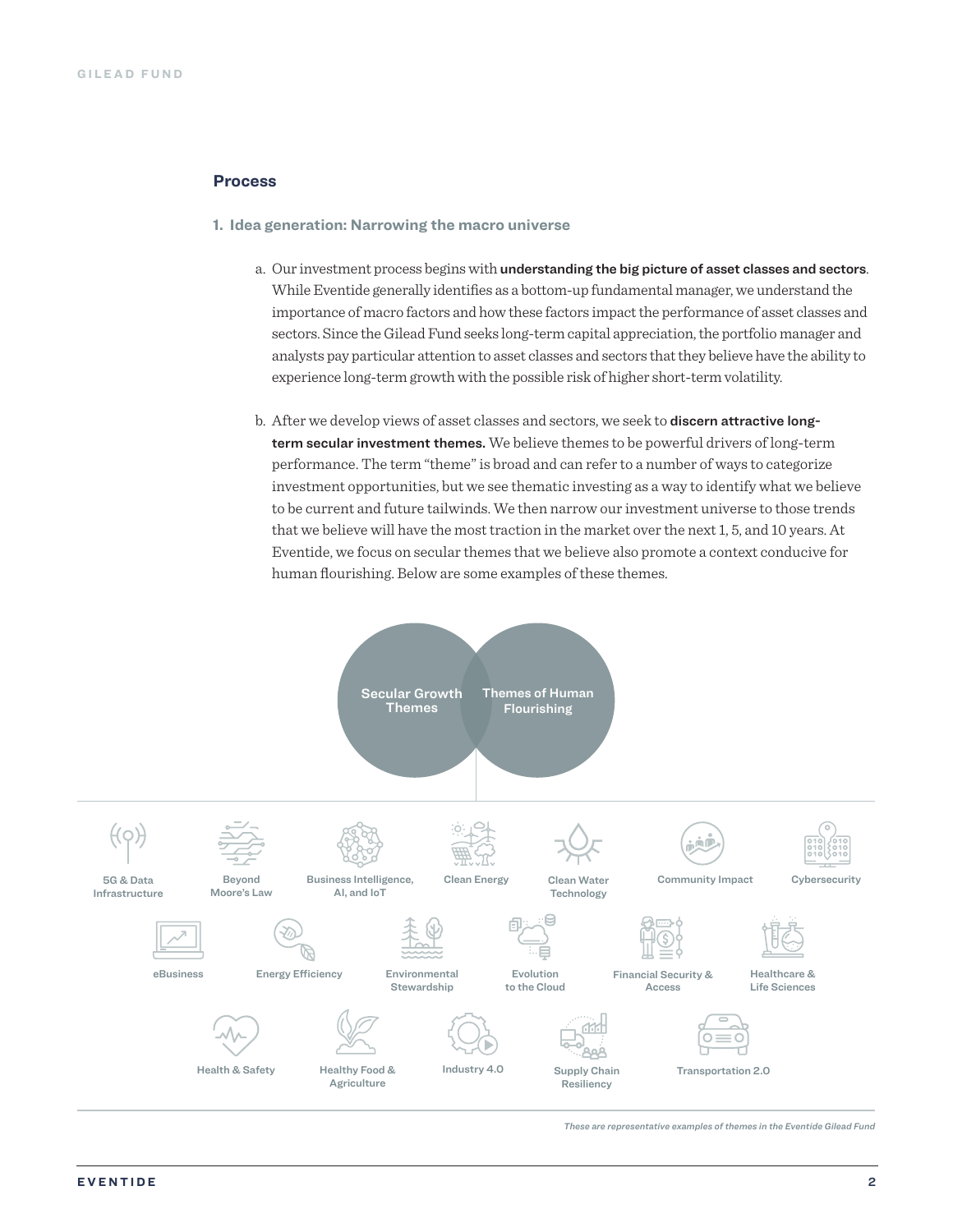c. There are many different investment approaches that an investor can take when investing within each theme, which is why we leverage consultants and industry experts to help guide the process of narrowing our research. From these conversations, we then review industry specific reports, trends, and third-party research to corroborate the guidance we receive from the industry interviews. Eventide has a diverse group of analysts with various backgrounds, each of which has familiarities with different subsectors of the market. We pride ourselves on employing analysts who are life-long learners with the capability of understanding big concepts —a skill that comes from speaking to people in different industries. We believe that this part of the process —leveraging thought-leaders alongside published research— is an important way to gain unique insight into investment opportunities.

# **2. Fundamental Security Selection**

- a. Our security selection process begins by researching companies within the themes that we have become deeply familiar with from our idea-generation phase of the process. To gain new ideas for the portfolio, we study the direct competitors, suppliers, and customers of our existing holdings as well as companies that are positioned differently than our existing holdings but participate in the same themes. Eventide believes that using specialization to explore areas that we are familiar with allows us to make more informed investing decisions.
- b. As we evaluate individual companies, we start with a qualitative analysis. We seek to invest in companies that we deem to be "high-quality" by embodying four key traits:



Harvard Business Review, May 1979 (Vol. 57, No. 2), pp. 137-145.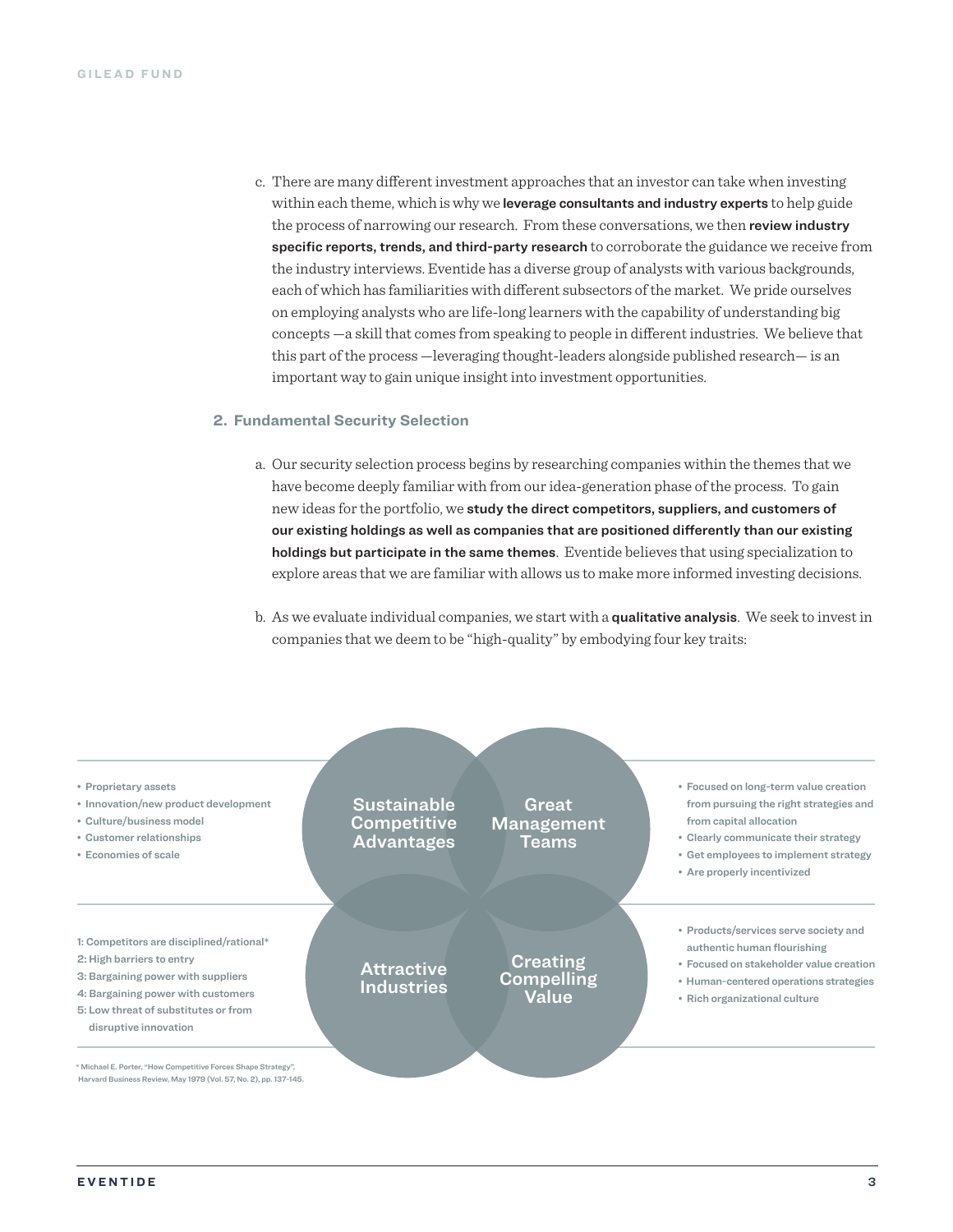c. An essential piece of our qualitative analysis is our Business 360® framework that we use to evaluate whether a company is creating value for or extracting value from its various stakeholders. This framework has been formalized and implemented through a proprietary tool called Edify, which combines third-party data alongside Eventide's research and insights from key opinion leaders.

#### BUSINESS 360®

Business 360® targets a holistic framework for evaluating both a company's long-term competitive advantage and its impact on human flourishing by analyzing its operations and strategy through the lens of key stakeholders.



- d. Alongside our qualitative analysis, we employ a financial analysis where we seek out companies with long-term financial strength by looking for the following qualities:
- $\checkmark$  Return on invested capital that is high and increasing
- $\checkmark$  Revenue and earnings growth that is consistent and repeatable
- $\checkmark$  Pricing power
- $\checkmark$  Operating margins that are high and increasing
- $\checkmark$  Strong balance sheet
- $\checkmark$  Strong free cash flow
- e. After we perform the qualitative analysis and financial analysis of a company, we estimate a company's intrinsic value by performing a discounted cash flow (DCF) valuation analysis. This analysis considers the magnitude, timing, and risk of future free cash flows discounted to today based on the company's cost of capital. It also considers the sustainability of its competitive advantages. Once we have estimated an intrinsic value for the company, we compare our estimates to market consensus to assess the opportunity. We also conduct a comparable company valuation analysis where we evaluate the company's valuation multiple against comparable companies. We then triangulate valuation between the DCF (primary method) and comparable company valuation analysis (secondary method) to better evaluate the opportunity.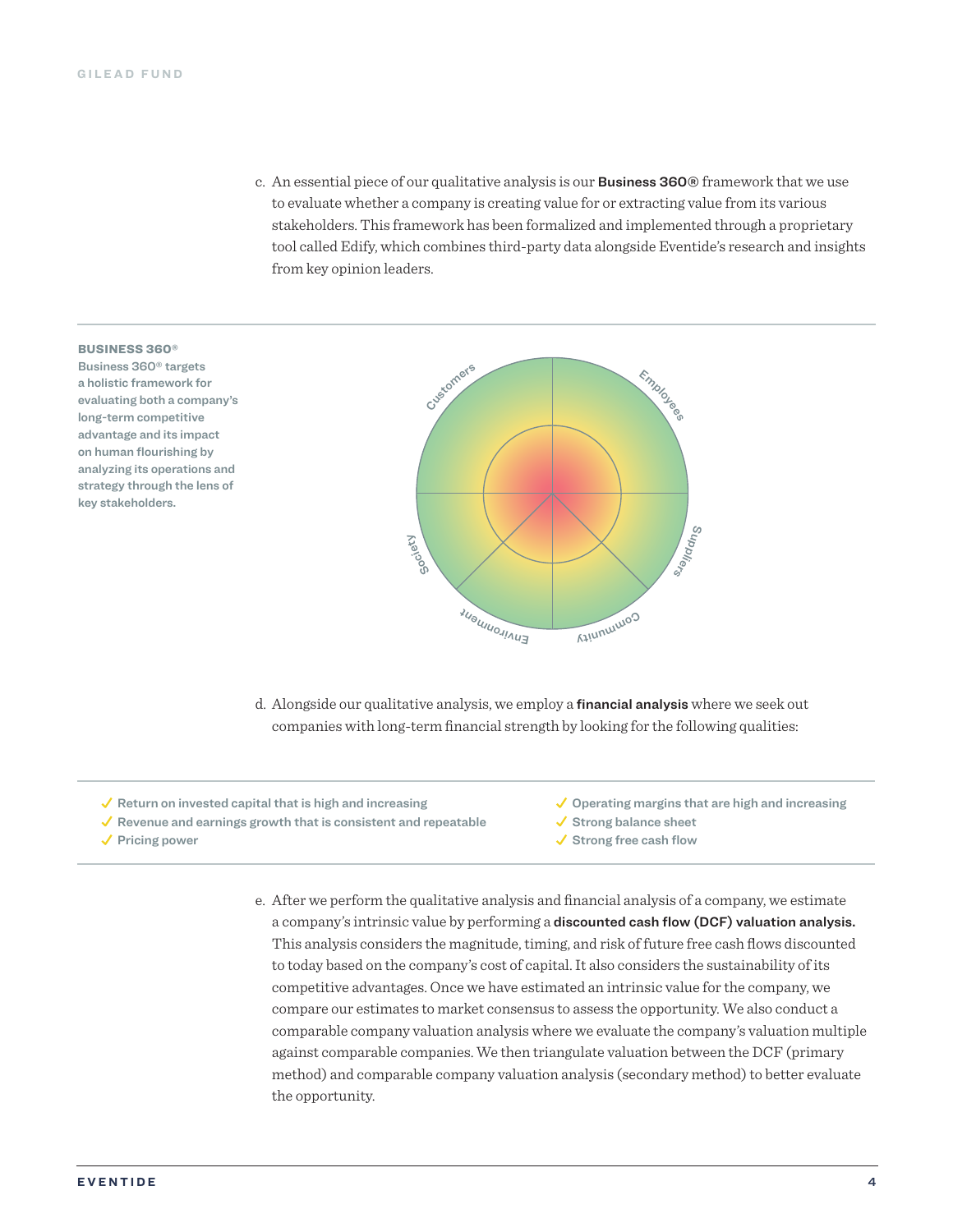# **3. Portfolio construction and risk management**

- a. Final security selection and weighting is informed by seeking the goals of diversification across asset classes while maintaining low correlation to broad equity markets. The goals of diversification across asset classes and income sources refers to our approach to maintaining internal diversification within the Fund to reduce the Fund's volatility. The goal of low correlation to broad equity markets refers to the Fund's approach to being a less-correlated source of alpha within a larger portfolio of funds.
- b. We position the Fund's weighting to reflect our macro views of the economy. We synthesize three data streams to inform our views: economic indicators, valuation metrics, and sentiment indicators. We refer to these data streams as our "three-legs-of-the-stool" approach to the economy. We can tilt beta and asset class exposure to reflect our macro views.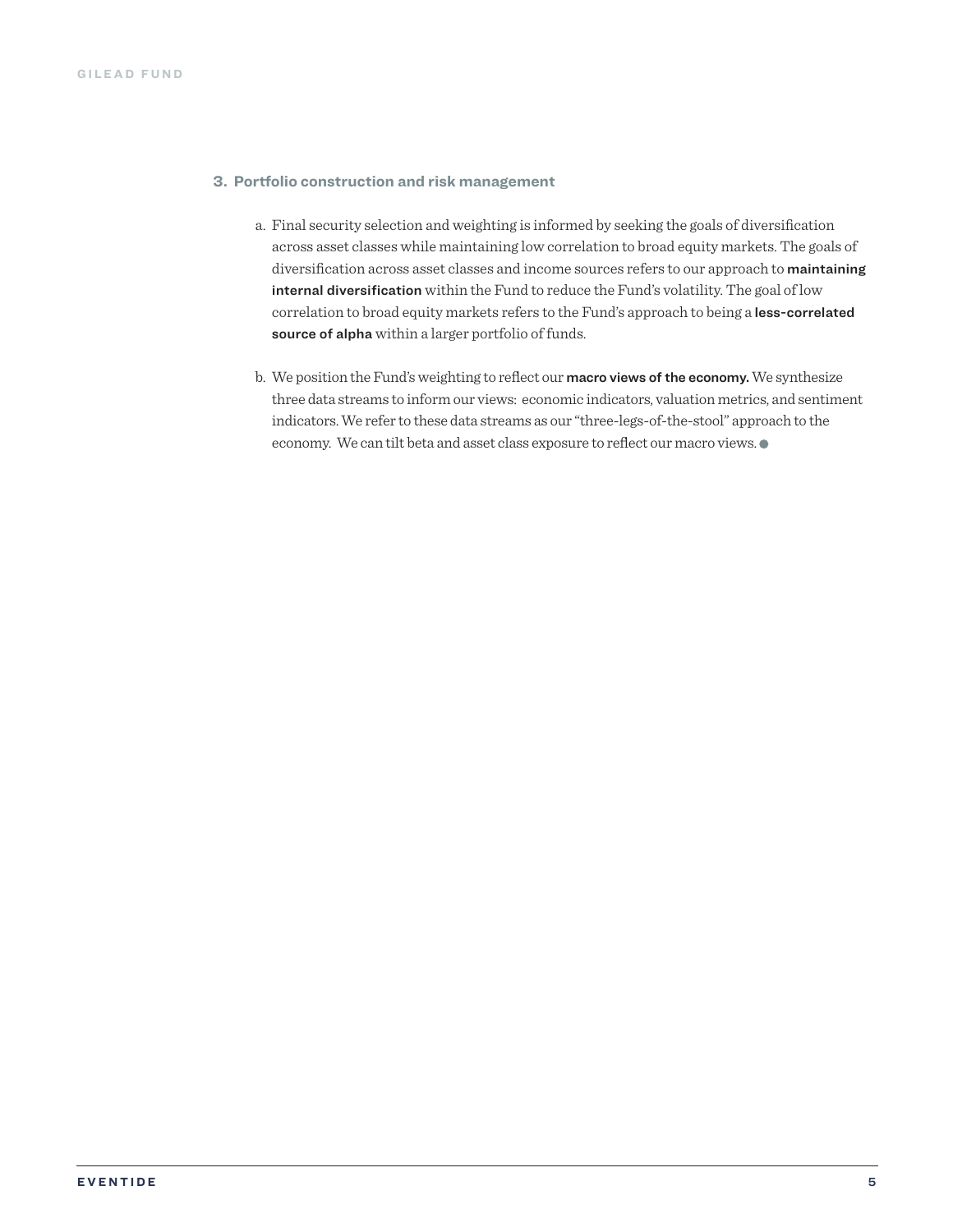



## **Portfolio Management Team**

**FINNY KURUVILLA, MD, PHD Co-Chief Investment Officer, Senior Portfolio Manager, Founding Member**

Finny Kuruvilla, MD, PhD serves as co-CIO for Eventide and Senior Portfolio Manager for the Eventide Gilead Fund and the Eventide Healthcare & Life Sciences Fund.

Dr. Finny Kuruvilla has a unique background in healthcare, statistics, and investing. He holds an MD from Harvard Medical School, a PhD in Chemistry and Chemical Biology from Harvard University, a master's degree in Electrical Engineering and Computer Science from MIT, and a bachelor's degree from Caltech in Chemistry. He completed his residency and fellowship at the Brigham & Women's Hospital and Children's Hospital Boston, where he cared for adult and pediatric patients suffering from a variety of hematologic, oncologic, and autoimmune disorders. Subsequently, he was a research fellow at MIT where he designed and implemented statistical algorithms involving logistic regression and pseudo-Bayesian expectation maximization.

As an avid proponent of values-based investing, Dr. Kuruvilla has developed standards for selecting ethical companies at the outset of the stock selection process.

## **ANANT GOEL**

## **Portfolio Manager, Senior Research Analyst**

Anant Goel serves as a Portfolio Manager for the Eventide Gilead Fund and the Eventide Exponential Technologies Fund and Senior Research Analyst on other Eventide funds.

Mr. Goel has a diverse background having grown up and lived in India, Hong Kong, UK, USA and China, which combined with his academic and professional interests, allow him to incorporate a diverse set of perspectives in his investment decision process. He has been passionate about responsible investing from early in his career. He has served as a Research Analyst at Eventide since 2016, leading its technology focused research. In 2015, during his M.B.A. program, he worked at Adage Capital Management, a long/short hedge fund. From 2011-2014, he served as an Analyst for NewQuest Capital Partners, a Private Equity firm in Hong Kong, where he was responsible for evaluating new investment opportunities for funds across Asia. From 2008-2011, he lived and worked in Beijing, China where he studied Mandarin and worked on start-up companies and other investment projects.

Mr. Goel holds an M.B.A. from the MIT Sloan School of Management where he was selected as a Teaching Assistant (TA) for finance courses for both Executive M.B.A. and M.B.A. students. He also holds a Bachelors of Science (HONS) from the University of Warwick, UK in Economics.